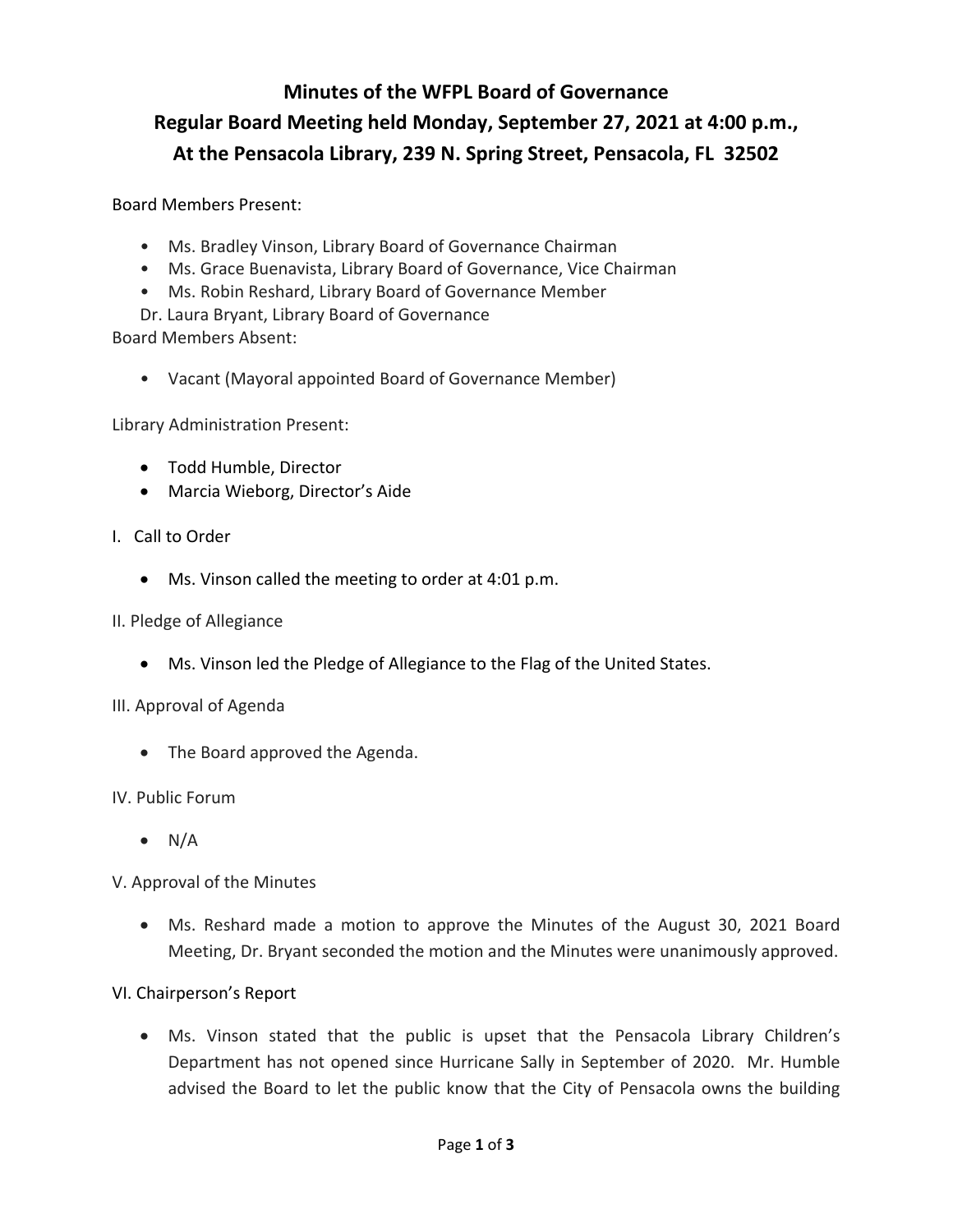and they are waiting on FEMA. He also advised them to contact the Pensacola City Council and the Mayor with their concerns. Ms. Vinson asked that the Board walk through the Children's area at the conclusion of the Board Meeting. Mr. Humble agreed to the tour of the Children's area.

# VI. Director's Report

- Mr. Humble briefed the Board that the 2021-2022 Fiscal Budget was approved by the Board of County Commissioners. In the new budget, each employee would receive a 2% cost of living increase and the base pay is now \$11.00 for all employees below the \$11.00 threshold.
- • Mr. Humble briefed the Board on the construction progress of the Bellview Library. He stated that due to the weather, construction was about a month behind schedule.
- Mr. Mr. Humble briefed the Board on staff vacancies and personnel changes.

# VII. Unfinished Business

- Ms. Buenavista made a motion to approve the Minutes of the July 26, 2021 Board Meeting, Dr. Bryant seconded the motion and the Minutes were unanimously approved.
- • The requested changes to the *Collection Development Policy* were reviewed. Ms. approved. Reshard made a motion to approve the *Collection Development Policy,* Ms. Buenavista seconded the motion, and the *Collection Development Policy* was unanimously

# VIII. New Business

 • The *Mission and Vision* statement was reviewed. Mr. Humble would like to add a Values definitions of each. Mr. Humble expressed that the new statements need to be short statement. The Board was given examples of mission, vision, and value statements and and powerful. The Board was asked to take the examples and work on their thoughts of a mission, vision and values statement and bring them back to the Board in October.

# VIII. Open Board Discussion

- Bellview Library, once the construction is completed. • Ms. Buenavista stated that the Rose Society is interested in planting a rosebush at the
- Ms. Buenavista stated that she had gotten a spam email and asked if any other Board Member had received such an email.
- and that he had emailed a man regarding this. • Ms. Buenavista stated that a patron had emailed her about books that he had sent in to add to our collection. The patron wanted the books returned, if they were not going to be added to our collection. Mr. Humble stated that we do not return donated books
- Ms. Buenavista spoke about a webinar from Jonathan Dunn speaking on creativity that she had watched. She would email Ms. Wieborg to share with the Board.